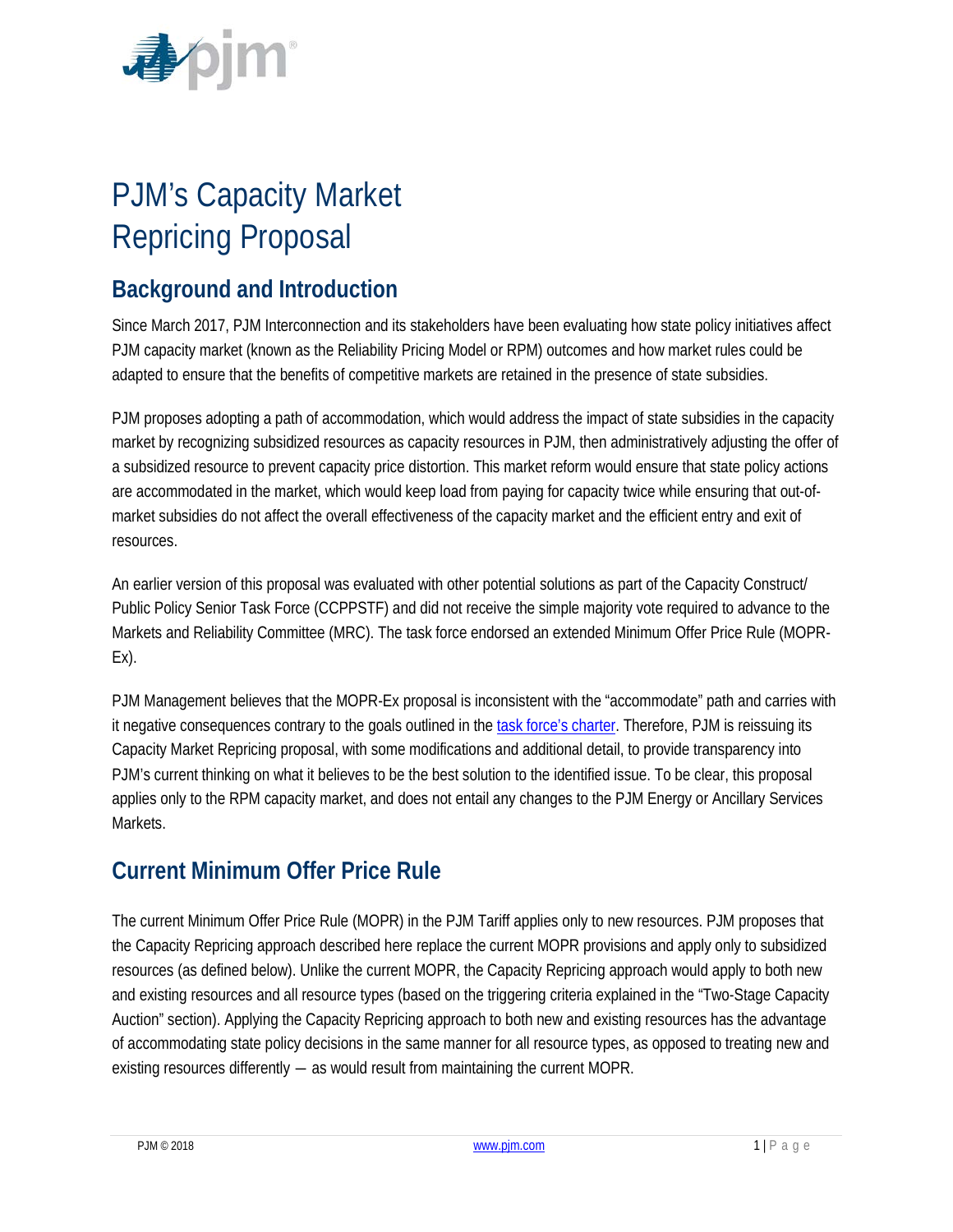

# <span id="page-1-0"></span>**Subsidies**

The question of how to best preserve price integrity in the PJM capacity market in the face of selective, out-of-market subsidies<sup>[1](#page-1-1)</sup> presents, in theory, three broad options:

- 1. Take action to address all subsidies, recognizing that all subsidies interfere with a theoretically perfect operation of the market
- 2. Take no action against any subsidy, recognizing the ubiquity of subsidies and the difficulty in justifying distinction between "actionable" and "non-actionable" subsidies
- 3. Develop criteria or principles that identify subsidies that warrant action based on design or impact, and leave all other subsidies unaddressed

PJM proposes the third approach. The Capacity Market Repricing Proposal distinguishes actionable from nonactionable subsidies. Before examining the approach and rationale used to distinguish actionable from nonactionable subsidies, important preliminary observations should be noted.

First, any action to mitigate subsidies (e.g., PJM's existing MOPR or the MOPR-Ex proposal) or to accommodate subsidies (e.g., the Capacity Market Repricing Proposal discussed here) requires identifying a class of actionable subsidies. The existing MOPR already adopts the third approach by distinguishing between subsidies subject to mitigation (a minimum offer) and those that are ignored. However:

- PJM believes that distinguishing between subsidies would be less controversial and impactful to the Capacity Market Sellers under the PJM Capacity Repricing proposal because the consequence of that distinction does not fall directly on the resource with the actionable subsidy. Under the proposed repricing rule, such resource can freely decide on its capacity market offer. This is not the case under the MOPR.
- The repricing rule imposes no added risk on the resource failing to clear the auction or failing to receive a capacity commitment. Thus, a load-serving entity (LSE) in an affected locational deliverability area (LDA) does not face the potential of "double procuring" capacity under the repricing rule as it does under MOPR.

<span id="page-1-1"></span><sup>1</sup> PJM proposes to adopt a modified definition of a subsidy, which has been previously codified in the PJM Tariff, specifically: a Capacity Market Seller that has any formal or informal agreements or arrangements to seek, recover, accept or receive any (A) material payments, concessions, rebates, or subsidies directly or indirectly from any governmental entity connected to the construction, development, operation, or clearing in any RPM Auction, of the Capacity Resource, or (B) other material support payments obtained in any state-sponsored or state-mandated processes, connected to the construction, development, operation, or clearing in any RPM Auction, of the Capacity Resource.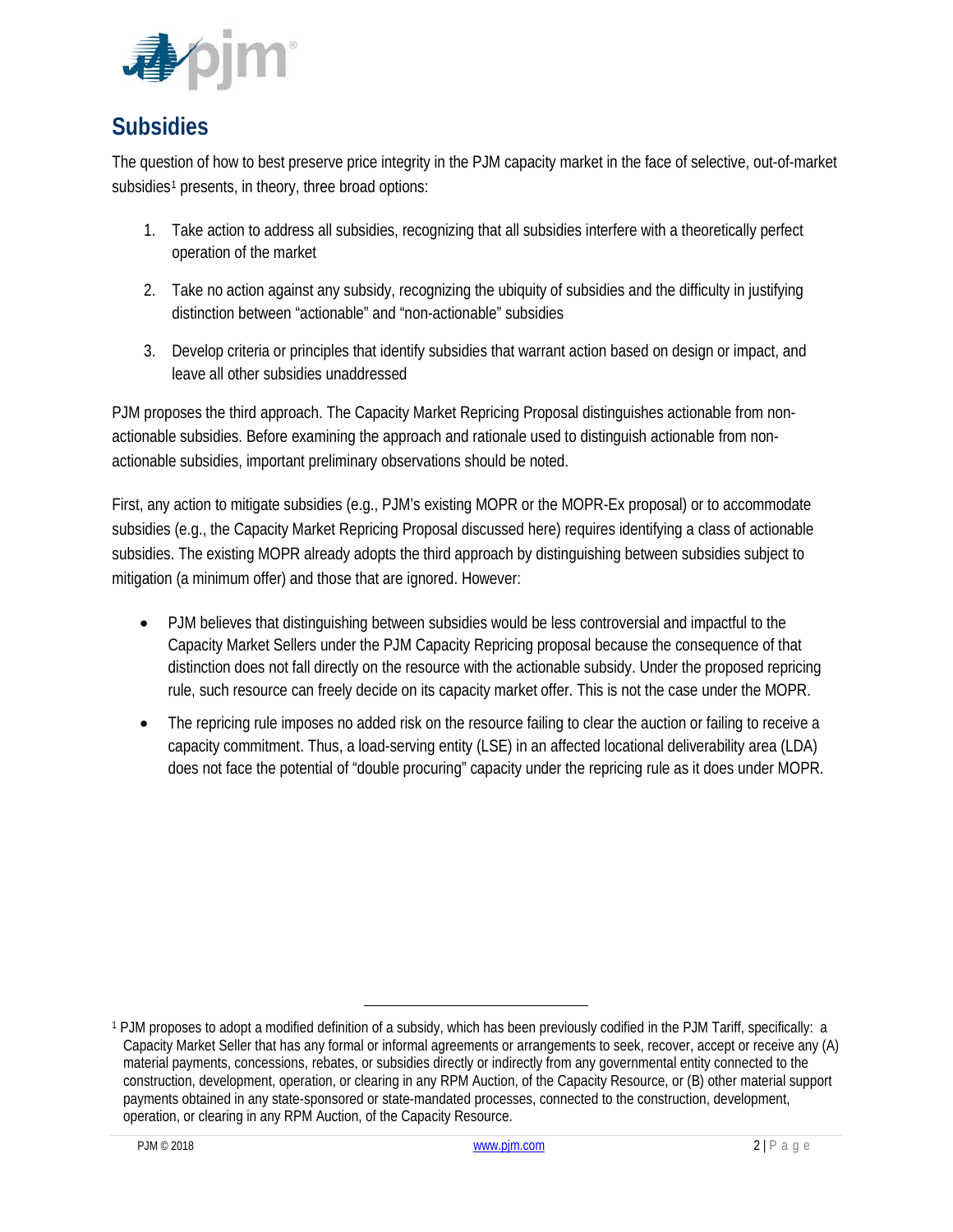

Second, the rules that define when repricing is triggered will make clear that resources owned by or contracted to either a vertically integrated utility or a municipal/cooperative entity (that is supplying its native load obligations) will not be subject to repricing. However, to the extent there is evidence such resources are procured or developed and offered into the capacity market in a manner intended to suppress capacity market prices or otherwise exercise buyer-side market power, PJM (and/or its Independent Market Monitor) will address those issues through appropriate referral or complaint channels already provided in the PJM Tariff. Similarly, the repricing rule will not apply to resources in a Fixed Resource Requirement resource plan.

# **Two-Stage Capacity Auction**

PJM's Capacity Repricing proposal would institute a two-stage capacity approach. Resources would submit one set of offers into a single capacity auction, as they do today. However, the cleared capacity commitments and the clearing prices would be determined in separate stages.

A two-stage approach to determine cleared commitments and clearing prices in a single capacity auction would:

- Maintain the correct price signal to incent the efficient entry and exit of resources and sustain the competitive resources necessary to achieve long-term resource adequacy
- Commit only the quantity of capacity necessary for any given delivery year

Subsidies that are determined to be actionable would trigger repricing. More detail on distinguishing between actionable and non-actionable subsidies is described in the ["Subsidies"](#page-1-0) section.

Resources with actionable subsidies that clear the first stage of the auction would be relied upon as capacity resources and subject to the same reliability obligations they are today. Capacity market offers of resources with actionable subsidies would be administratively adjusted in the second stage of the auction to prevent distortion of the capacity price. The adjusted offer price of resources with actionable subsidies would be the net avoidable cost rate (ACR) determined for the each specific resource, including the capacity performance quantifiable risk (CPQR) component.

Should PJM and the Capacity Market Seller not be able to agree on the calculation of the Net ACR for a subsidized resource, or the Capacity Market Seller not provide all the information required to calculate the resource's Net ACR, then the adjusted offer price will be the applicable net cost of new entry (CONE) value for the resource's location multiplied by the balancing ratio, the same value utilized to determine the value of a competitive offer for the purpose of offer-capping.

### *Stage 1: Determining Cleared Capacity*

- Capacity Market Sellers of resources with actionable subsidies that trigger repricing could offer into the auction as they do today, subject to PJM rules.
- Clearing this auction would determine those resources that ultimately would receive a capacity commitment.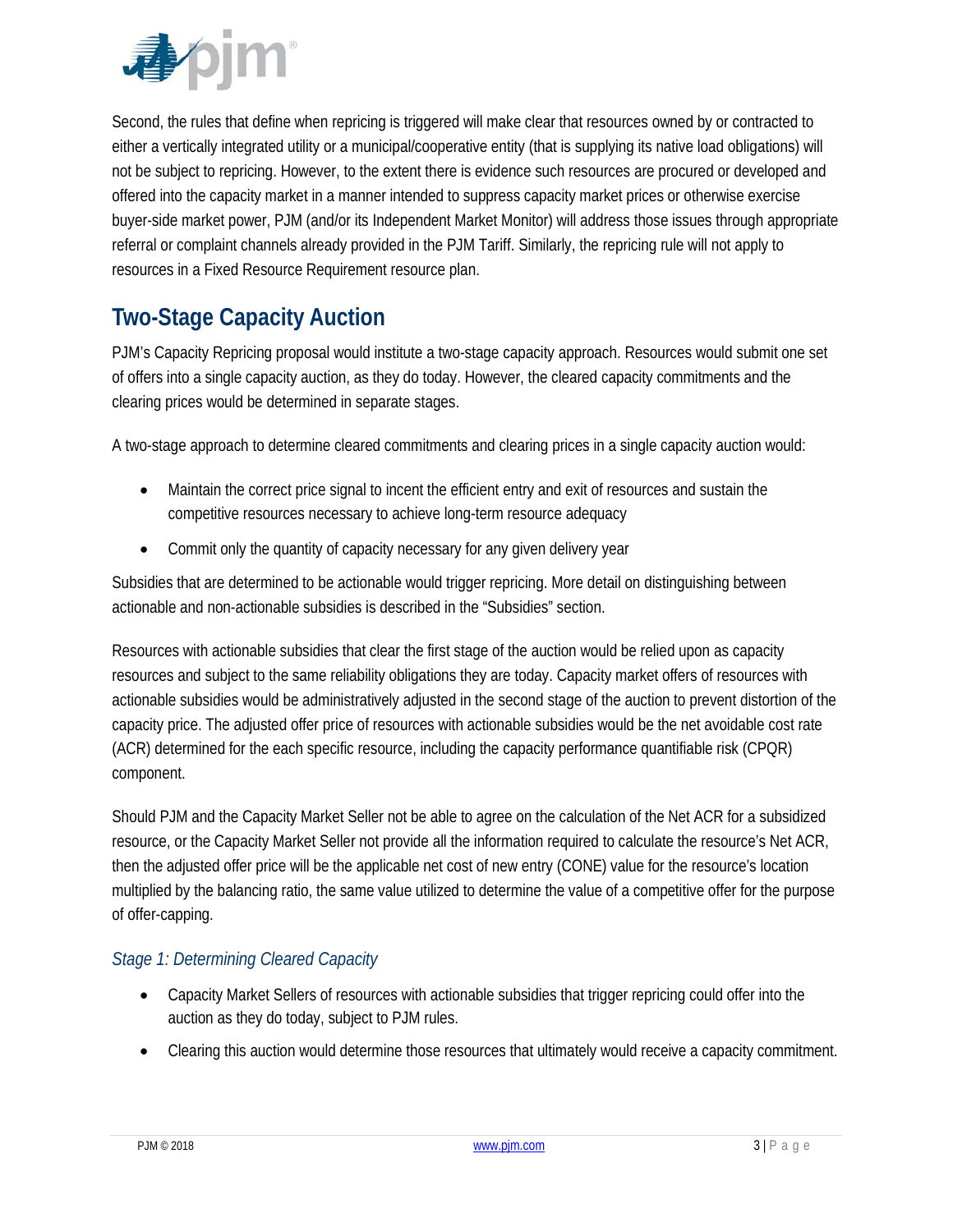





*Stage 2: Determining Clearing Price*

- PJM would recalculate prices in the auction by:
	- Removing offers submitted by Capacity Market Sellers of resources with actionable subsidies from the price formation and settlement process
	- − Replacing those offers with reference price offers (the Net ACR or Net CONE \* Balancing Ratio) reflecting what would be a competitive offer determined as described above
- Although units with offers below the restated capacity price, but above what would have been the price in Stage 1, would appear infra-marginal, they would not receive a capacity commitment because they did not clear in the first stage.



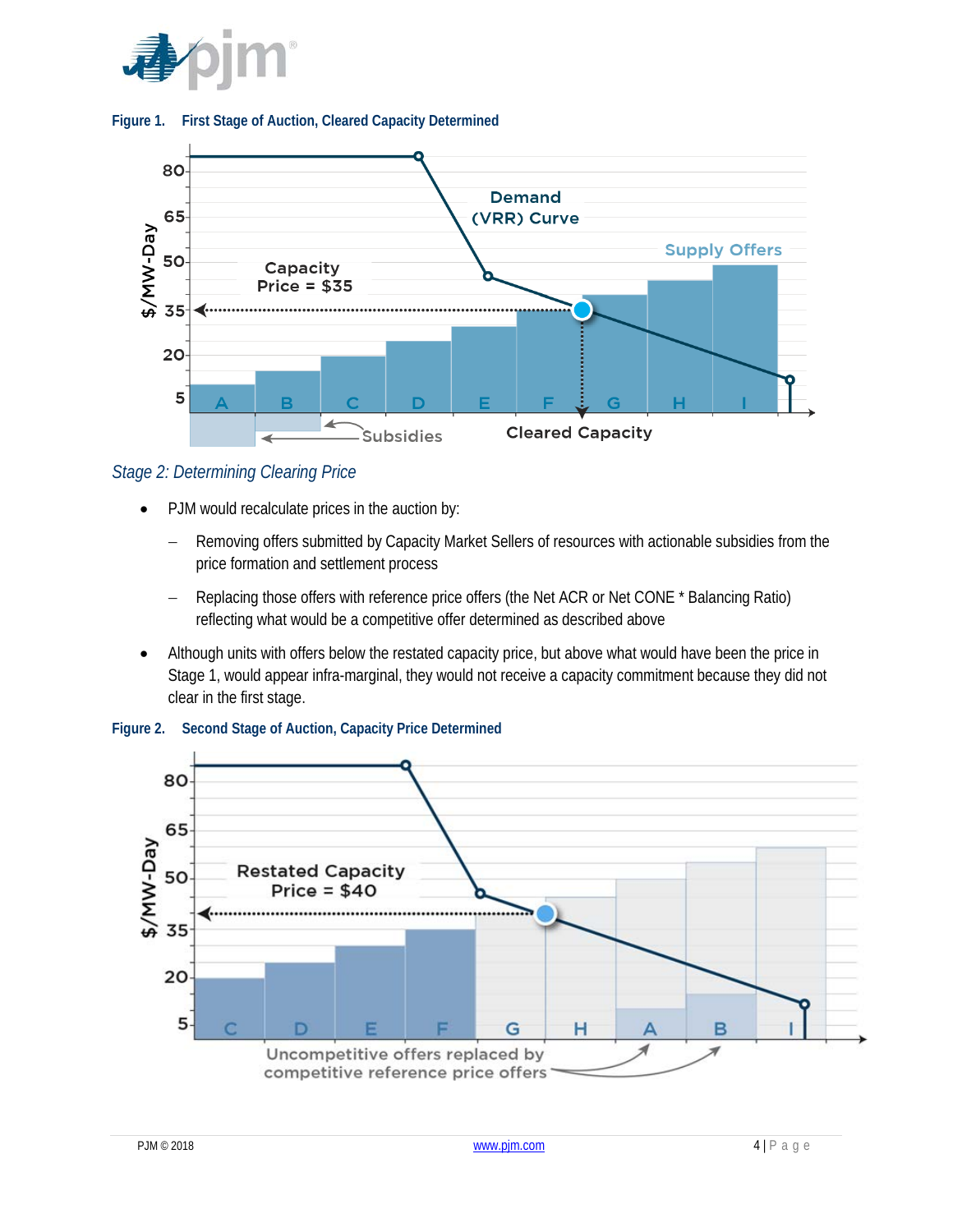

#### *Settlement*

PJM would credit all cleared capacity market sellers from Stage 1 and charge all purchasing LSEs based upon the restated capacity price.

# **When Would Repricing Be Triggered? Criteria to Identify Actionable Subsidies**

The decision tree in [Figure 3](#page-5-0) describes the criteria PJM would apply to identify subsidies that would trigger repricing under this proposal. If a subsidy is identified as actionable, the associated resource's competitive offer would be administratively adjusted in the second, price-setting, stage of the auction to prevent distortion of the capacity price. All resources that are subject to repricing will still receive capacity commitments and are still subject to the same stringent reliability obligations to the extent they clear in Stage 1.

The exercise of distinguishing actionable subsidies from non-actionable subsidies is one of judgment – guided more by practicality and less by pure principle. Although identifying a subsidy as actionable under the proposal is not, as described, as consequential and problematic for the market seller as under MOPR, PJM would prefer to maximize the number of actual competitive offers on the supply curve and minimize repricing subsidized units with administratively-set reference price offers.

Accordingly, the repricing triggers set forth in this proposal reflect a judgment on materiality and recognition that the capacity market can tolerate, and has tolerated for a decade, some modest level of distortion from programs that selectively advance certain resources, whether by design or consequence. PJM's Capacity Market Repricing Proposal is intended to operate by ignoring subsidies that have only a minor or theoretical impact on capacity price outcomes.

The PJM proposal adopts repricing triggers informed by the analysis and reasoning of the federal courts, including the Supreme Court in the *Hughes* case.[2](#page-4-0) The Capacity Market Repricing Proposal is designed to ignore "generic" subsidies, such as incentives and tax breaks that support economic development generally. Programs that selectively target the advancement of a particular resource while excluding other similarly situated resources would be subject to repricing under the proposal.

<span id="page-4-0"></span><sup>2</sup>Hughes, Chairman, Maryland Public Service Commission, et al. v. Talen Energy Marketing, LLC, fka PPL Energyplus, LLC, et al. [https://www.supremecourt.gov/opinions/15pdf/14-614\\_k5fm.pdf](https://www.supremecourt.gov/opinions/15pdf/14-614_k5fm.pdf)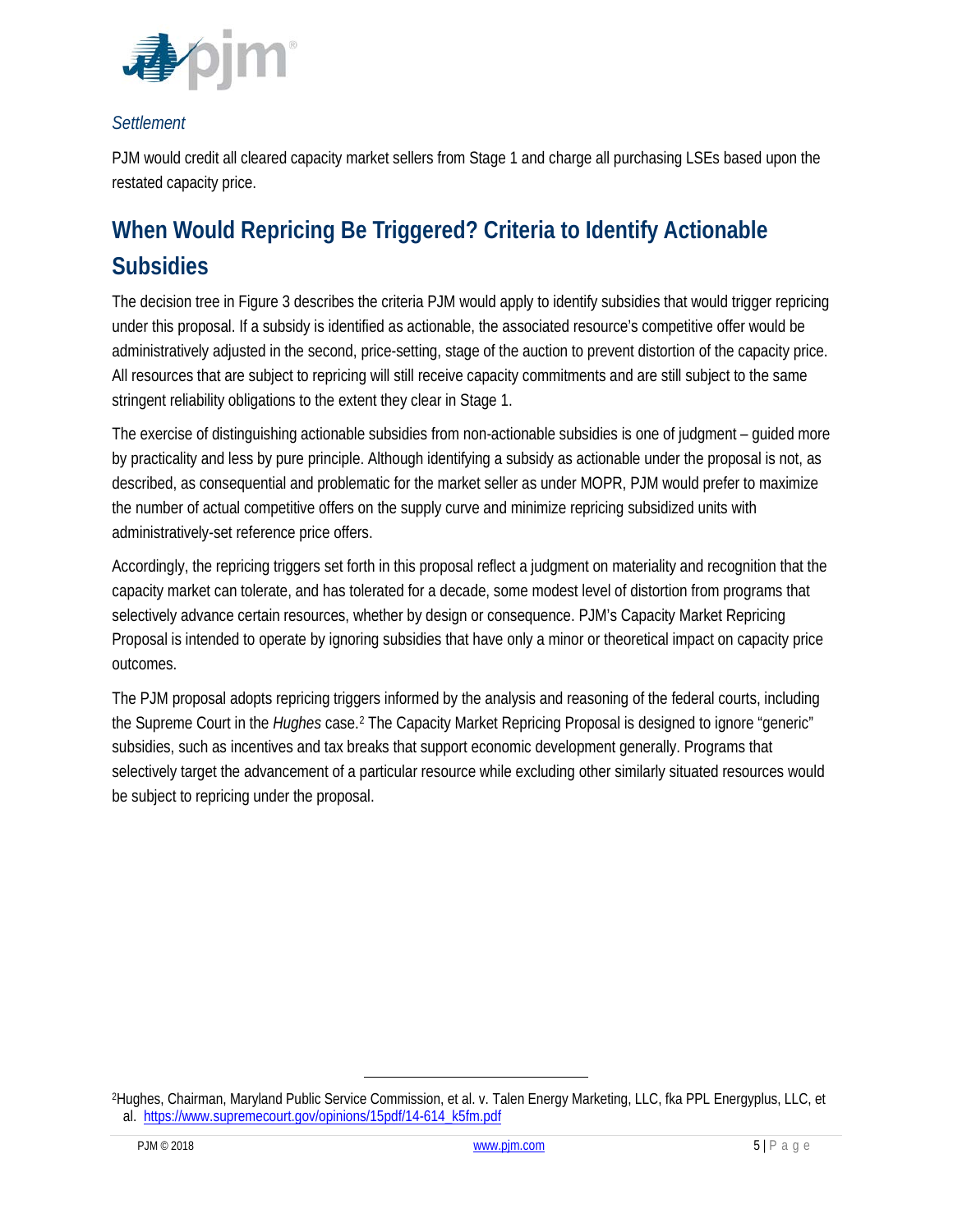

<span id="page-5-0"></span>



\* Application of this criterion includes the LDA ratio threshold provisions discussed further in this paper.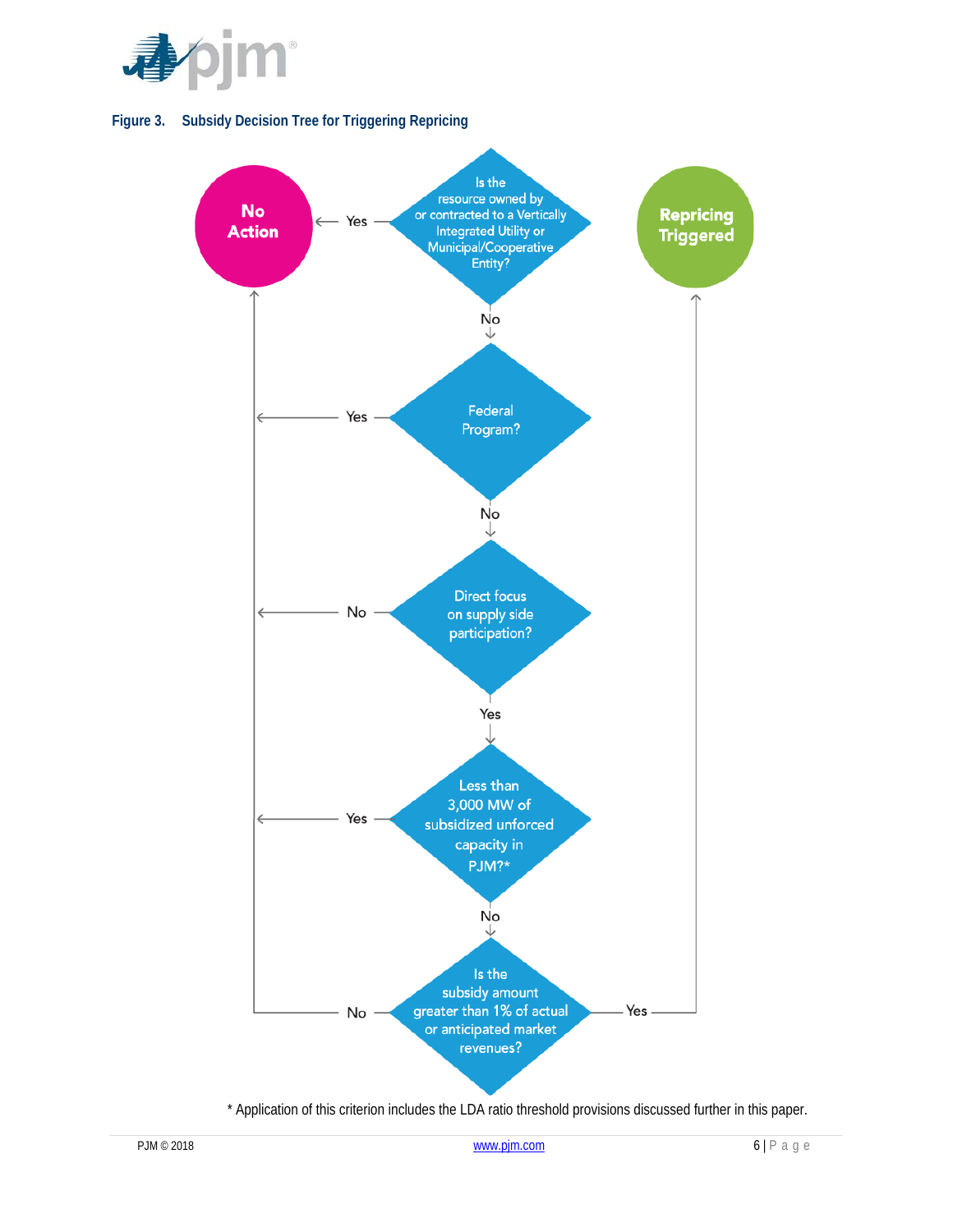

# *Repricing: First Decision Criterion*

The first decision criterion distinguishes resources that would have been subject to what was recently a MOPR exemption<sup>[3](#page-6-0)</sup> for self-supply resources. Subsidies to any resources that would have been eligible for the self-supply MOPR exemption would not be considered actionable. Rather than characterize these resources as self-supply exemptions under this proposal, PJM proposes to simplify this criteria. As indicated above, any resource owned or contracted to a Vertically Integrated Utility or a Municipal/Cooperative Entity would not be subject to repricing.

### *Repricing: Second Decision Criterion*

The second decision criterion distinguishes federal from state programs and excludes federal programs from triggering repricing. This distinction does not rest on any economic difference – a federal production tax credit that supports the uneconomic entry of 500 MW is just as distorting as a state purchase power contract for a 500 MW preferred resource.[4](#page-6-1) Federal programs apply nationally and arguably form an accepted and understood element of the investment landscape and do not differentiate simply by location of the asset in a particular state. They are widespread (Internal Revenue Service, Department of Energy, Department of Agriculture, etc.), and examples can be found that support all generation resources and fuel types. To be clear, a renewable resource might not be subject to repricing because of a federal tax credit, but it would be subject to repricing to account for any incremental state subsidy.

### *Repricing: Third Decision Criterion*

The third decision criterion is designed to exclude from repricing subsidy programs that:

- Are generic across broad areas of the economy, such as tax credits for any commercial investment and local economic development incentives<sup>[5](#page-6-2)</sup>
- Are directed at the electricity sector but predominantly focused on encouraging reduced consumption and conservation, such as rebates and incentives for behind-the-meter resources or programs that incent insulation, energy efficient buildings, etc.
- Do not directly target wholesale supply side resources through monetary subsidies, either individually or by class of resource
	- o Note: Demand response that elects to participate as wholesale supply side resources in the PJM capacity market could be subject to repricing based on the other established criteria. That is, a

<span id="page-6-0"></span><sup>3</sup> The December 8, 2017, MOPR Remand Order rejected PJM's December 2012 filing that added the competitive entry and selfsupply exemptions to the MOPR rules. However, in rejecting those provisions, the Commission did not reject the substance of the exemptions, but, rather, it rejected the manner in which PJM proposed them wherein PJM also proposed removing the unitspecific exception process. The Commission left open the possibility for PJM to make another filing to re-propose and support such exemptions.

<span id="page-6-1"></span><sup>4</sup> For example, federal government production tax credits, investment tax credits, and similar tax advantages or incentives that are available to generators without regard to the geographic location of the generation.

<span id="page-6-2"></span><sup>5</sup> For example, payments (including payments in lieu of taxes), concessions, rebates, subsidies, or incentives designed to incent, or participation in a program, contract or other arrangement that utilizes criteria designed to incent or promote, general industrial development in an area. Also, payments, concessions, rebates, subsidies or incentives designed to incent, or participation in a program, contract or other arrangements from a county or other local governmental authority using eligibility or selection criteria designed to incent, siting facilities in that county or locality rather than another county or locality.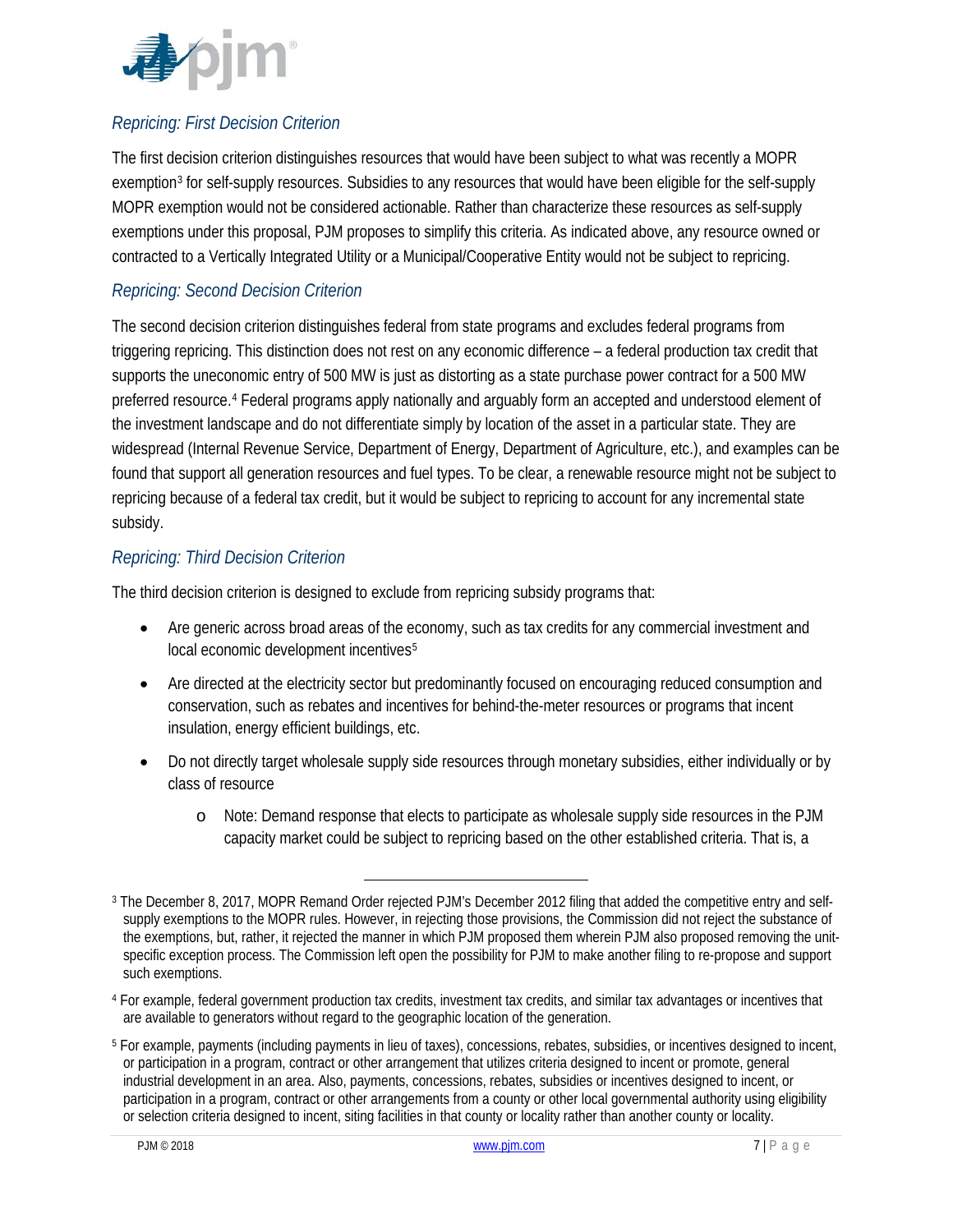

demand response resource to which a state directs funds to support its participation would be subject to repricing if the other criteria described herein are met. This would apply regardless of whether the financial support is directed to the curtailment service provider that offers the resource into the PJM markets or to another entity.

With respect to state renewable portfolio standard (RPS) requirements, any resource owned by or contracted to an LSE as a direct result of a state-mandated RPS requirement (other than those owned by or contracted to a vertically integrated utility or a municipal/cooperative entity) would be subject to repricing. Such resources could include those that receive renewable energy credits (RECs) pursuant to a state program, or those that are owned or contracted to LSEs in order for those LSEs to meet state-mandated minimum renewable supply levels.

# *Repricing: Fourth Decision Criterion*

The fourth decision criterion is aimed at capturing materiality. Subsidized resources would be subject to repricing only to the extent that more than 3,000 MW of subsidized, unforced capacity was offered into and cleared the PJM capacity market.

To reflect the potential impact of subsidized resources in modeled LDAs, a threshold value would be established for each modeled LDA. The threshold value for any modeled LDA would be equal to the same ratio as the 3,000 MW represents to the reliability requirement for the entire RTO.

For example, if the reliability requirement for the RTO is 150,000 MW, the ratio of 3,000 MW to the RTO reliability requirement would be 3,000 MW / 150,000 MW = 2%. The threshold for repricing in a 20,000 MW LDA in this example would be 2% \* 20,000 MW = 400 MW. Once that threshold is exceeded either for the RTO or in any modeled LDA, all subsidized resources in the RTO or in the modeled LDA would be subject to repricing.

PJM acknowledges that this approach relies on judgment. The intent, however, is to filter subsidies in a way that prevents them from having a material impact on future market prices. An amount of subsidies that does not have a material impact on future prices is less likely to result in the creation of more subsidies. However, an appreciable quantity of subsidies could suppress future prices to the point of creating a domino effect, resulting in additional subsidies. In order to ensure the materiality of repriced resources with respect to price formation in the capacity market, PJM also proposes to implement a 20 MW threshold for resources to which repricing would apply. The intent of the 20 MW threshold is to ensure that the resource being subsidized would have a material impact on the capacity market results, and is similar to the 20 MW threshold for resource uprates previously applicable to the MOPR.

### *Repricing: Fifth Decision Criterion*

The fifth decision criterion establishes a cutoff in instances where the subsidy amount is greater than 1 percent of a resource's actual or anticipated market revenues. This element of the test also is one of materiality, designed to exclude trivial benefits that state or local authorities might offer to generation in their regions.

# **Effective Date**

PJM appreciates the significant efforts of its stakeholder community during 2017 to thoroughly examine this issue and vet various alternative proposals for addressing it. PJM believes the time is now right to put the best possible proposal in front of the Federal Energy Regulatory Commission. As such, PJM will recommend to the Board that this